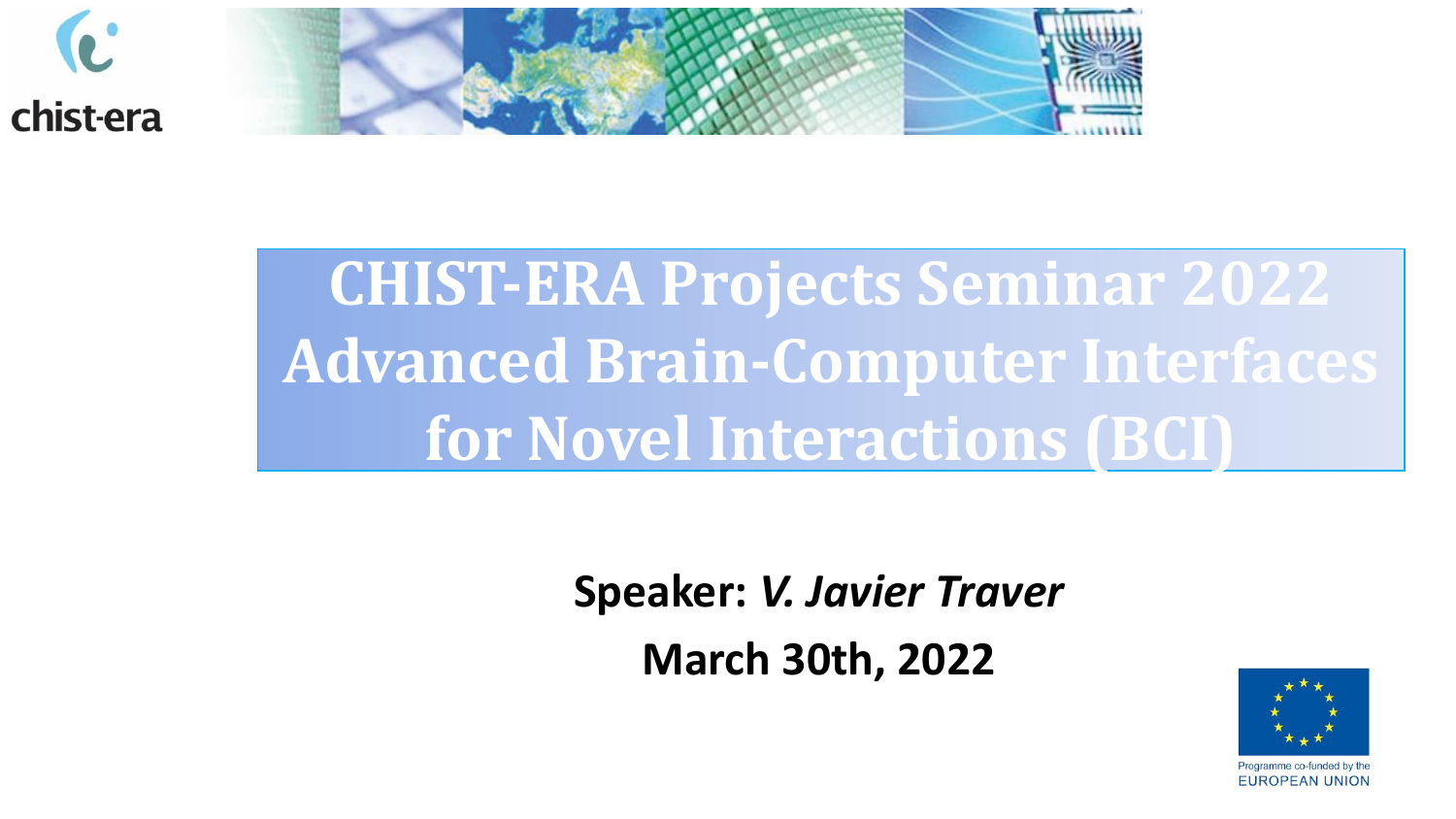

### Introduction: Projects of the Topic







https://project-banana.eu

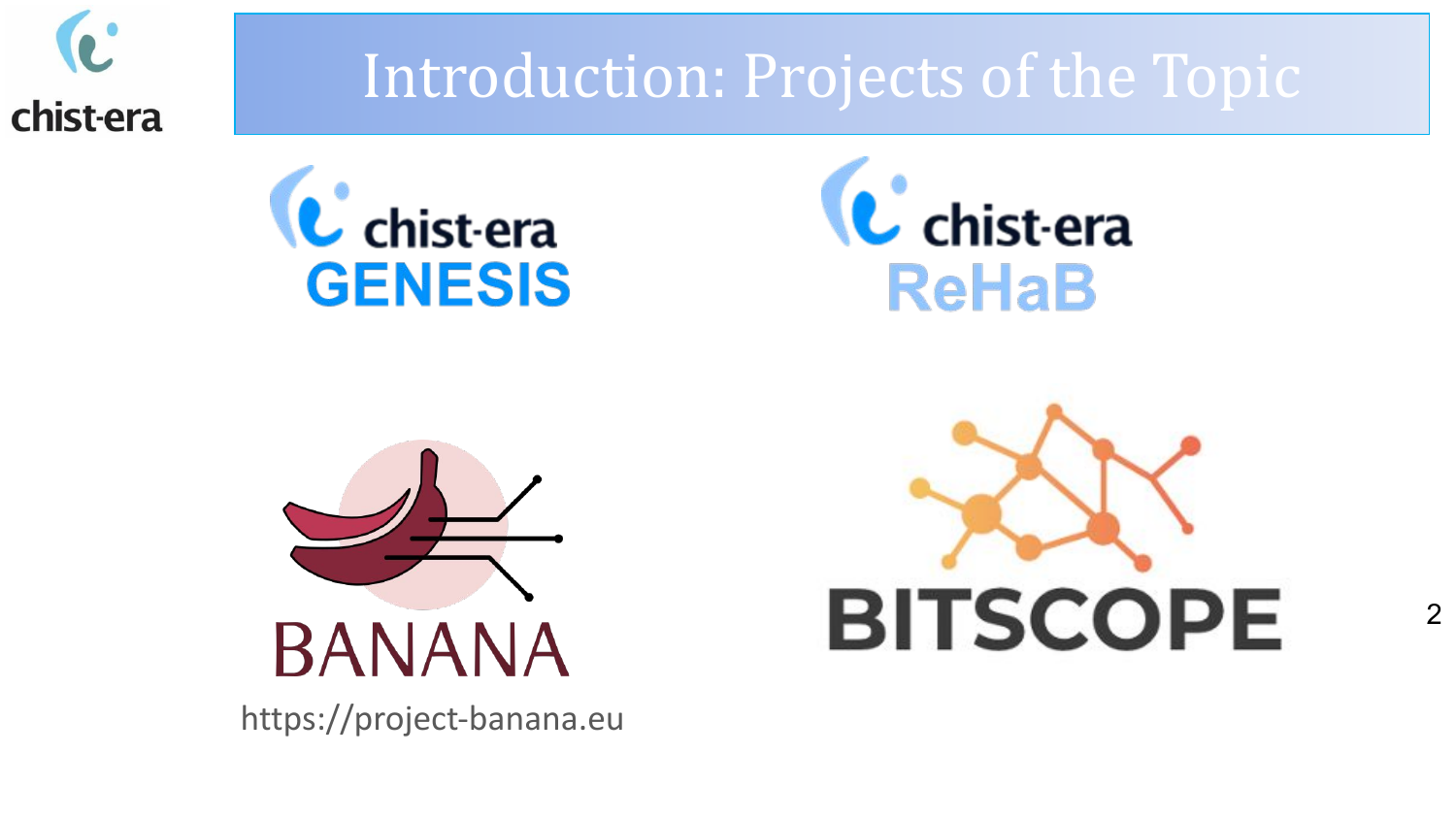

### Introduction: Projects of the Topic

**BANANA**: Crowdsourcing of brain signals to annotate visual media

**BITSCOPE**: Brain Computer Interfaces for Monitoring and Improving User Experience in virtual worlds

**GENESIS**: Improving Virtual Reality through passive BCI monitoring of quality of experience

3 **ReHaB**: BCI for Stroke Rehabilitation through tracking of patient's engagement, cognitive workload, or mental fatigue in real-time in a VR context.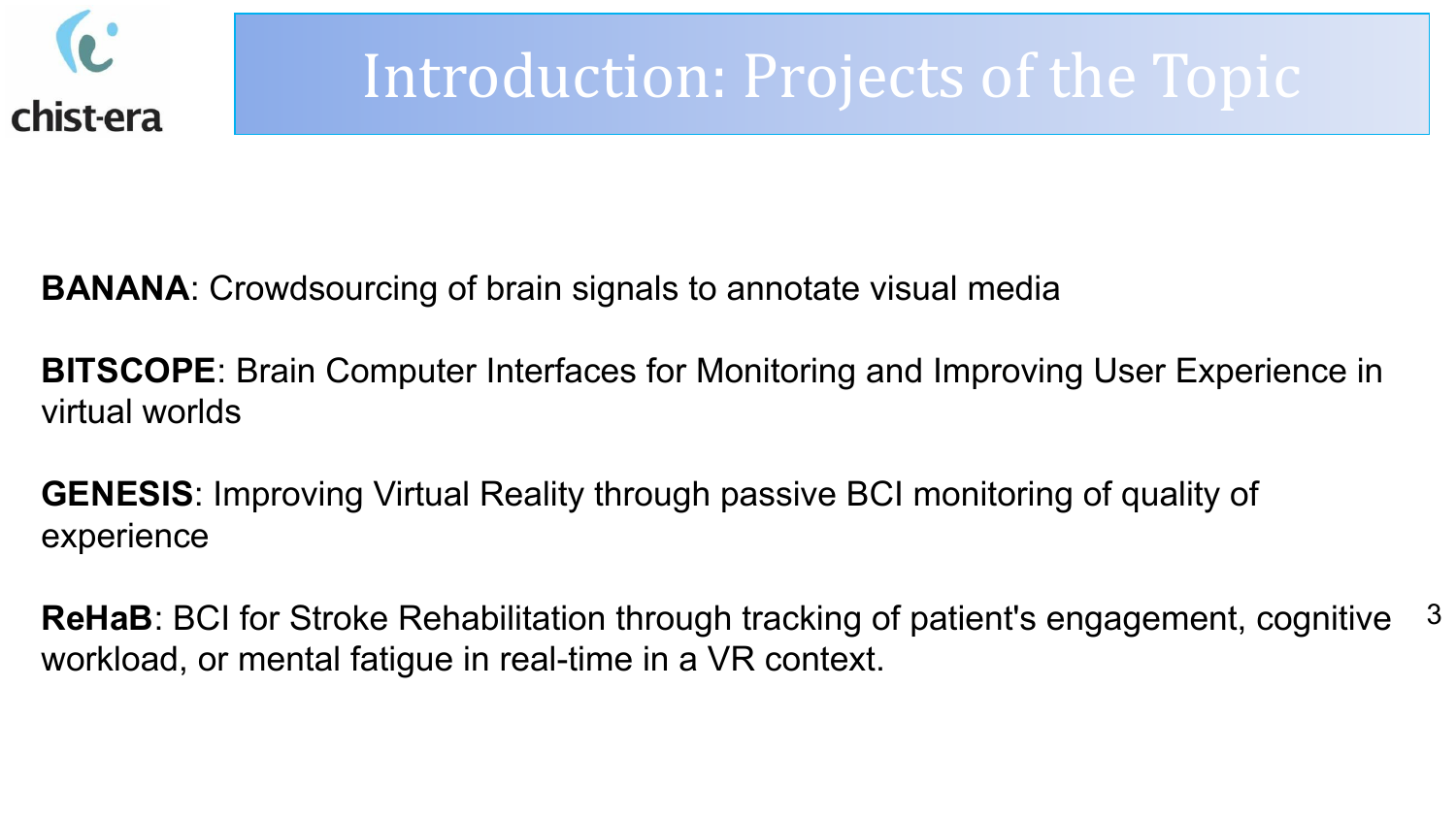



#### **BANANA**: Crowdsourcing

- **BITSCOPE**: Hybrid Passive BCI for UX
- **GENESIS**: Passive BCI for monitoring of poor experiences in VR
- **ReHaB**: Patients/Clinicians Health Use Case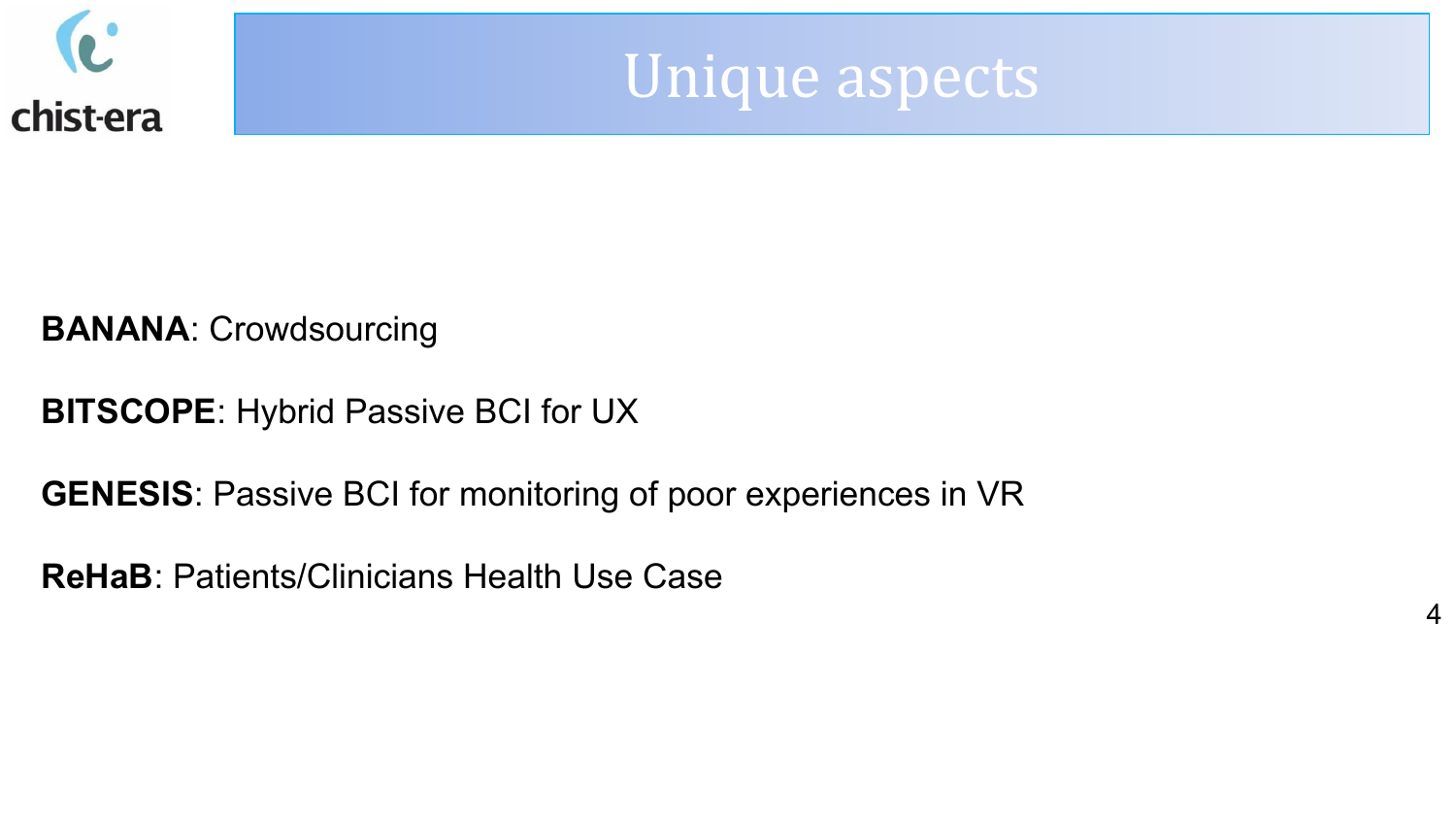

### Common elements

**User experience** of various sorts, i.e. mental fatigue, mental workload, emotions, attention, curiousity, memory, motion sickness, poor sense of presence.

**Datasets**: Lots of datasets to be collected and made available

#### **Signal Processing** challenges

Classifiers to be developed - **machine learning**

**VR** in 3 of the projects

**Digital media** in all projects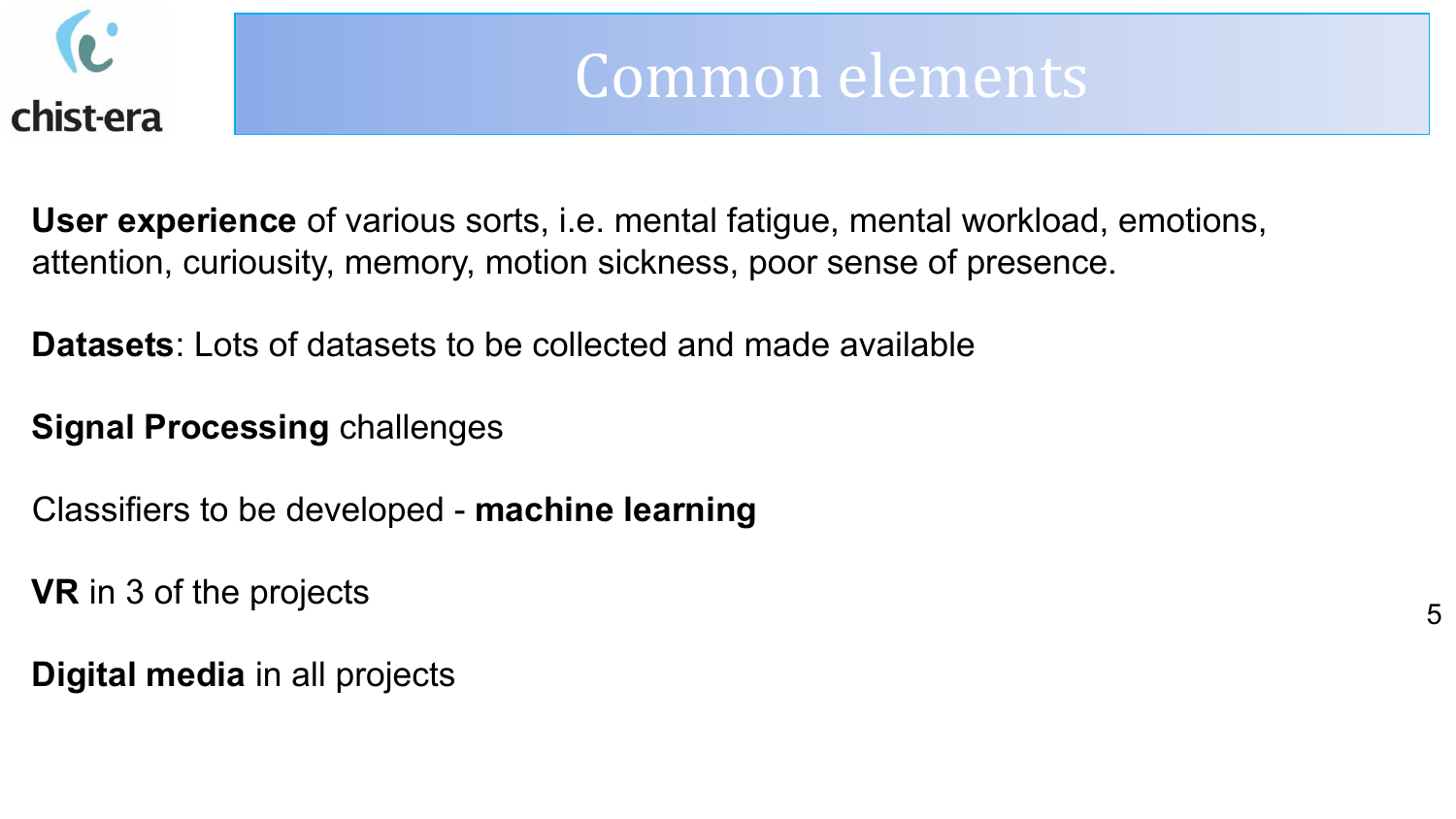

### Major Achievements and Outputs

**Project timing:** All starting Jan/Feb/March 2022

**Major outputs expected:** protocols, datasets, algorithms, demonstrators

**Impact:** Make BCI more useful to more people more quickly through better algorithms, new use cases and improved usability 6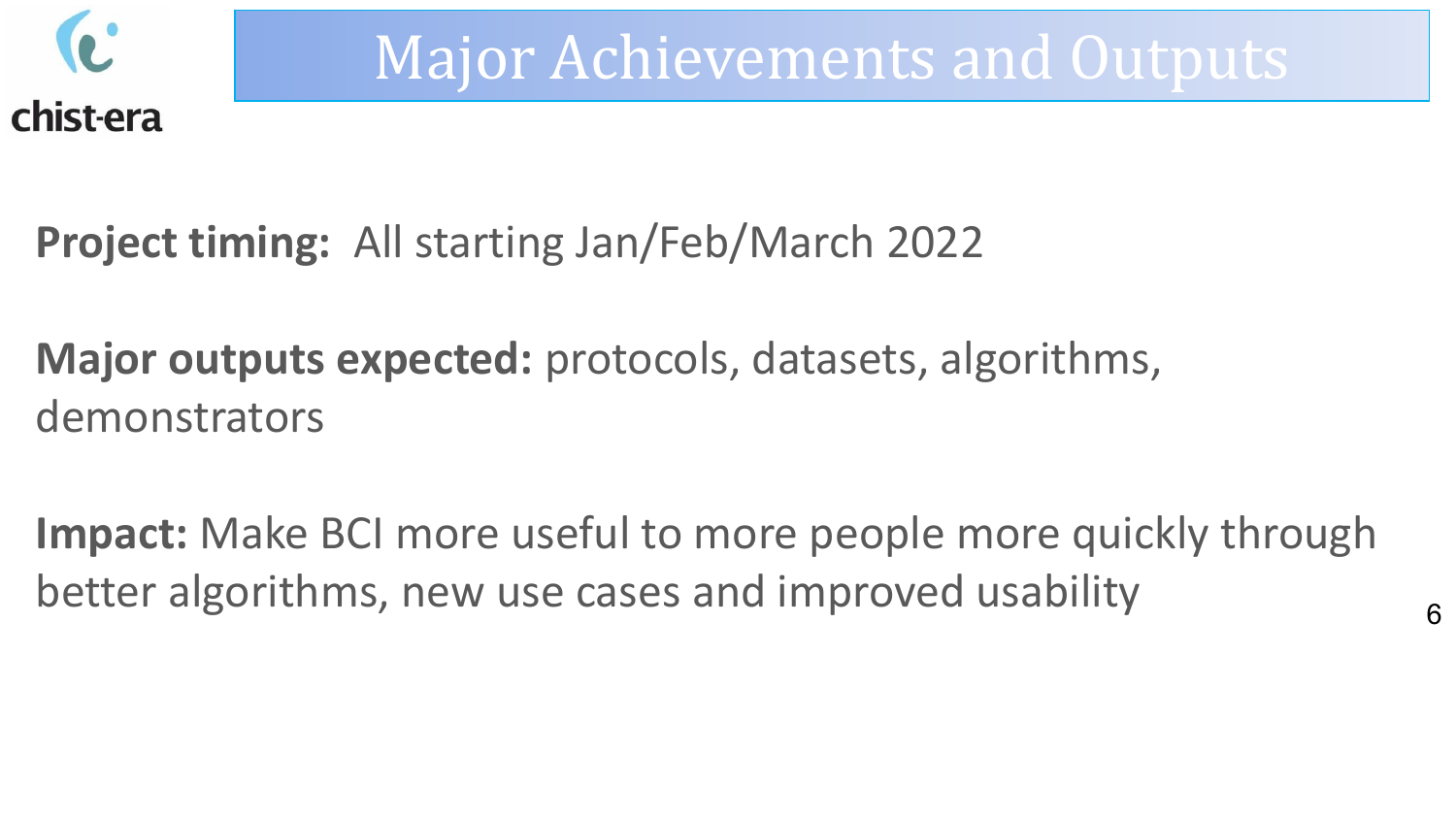

## Upcoming Challenges and Needs

#### chist-era

#### **Common Technical challenges (Research methods challenges)**

- Noise reduction
- Combining data from participants
- Multimodal fusion
- Machine Learning challenges / novel neuromarkers ←-features

#### **Common Logistical Problems (Implementation challenges)**

- Shared activities and resources
- Ethics & protocols and data privacy  $\leftarrow$  common problems to us all
- Data collection scale and diversity of users 7 and 7 and 7 and 7 and 7 and 7 and 7 and 7 and 7 and 7 and 7 and 7 and 7 and 7 and 7 and 7 and 7 and 7 and 7 and 7 and 7 and 7 and 7 and 7 and 7 and 7 and 7 and 7 and 7 and 7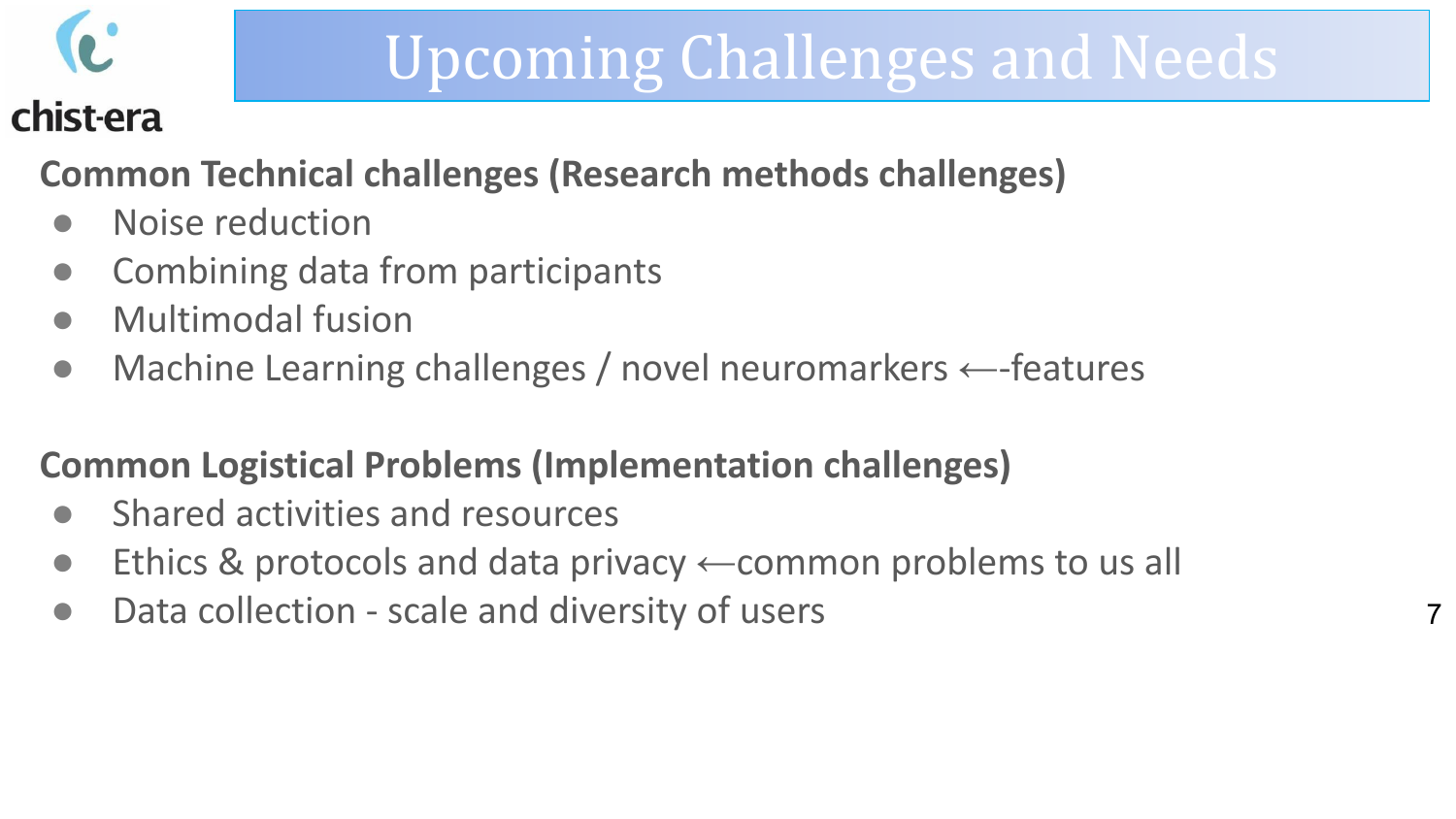

There is a **common road** to travel for all these projects which allow us to consider the following collaborative activities together

→Common **protocols** for data collection - multi-centre data acquisition effort

→**Ethics** application sharing

→**Data** sharing agreements?

→Sharing of **algorithms** for denoising/implementations, e.g. OpenVibe →Sharing of **software** for stimuli presentation, e.g. VR environments?

This can allow all the projects to get there **faster** in terms of **impact**.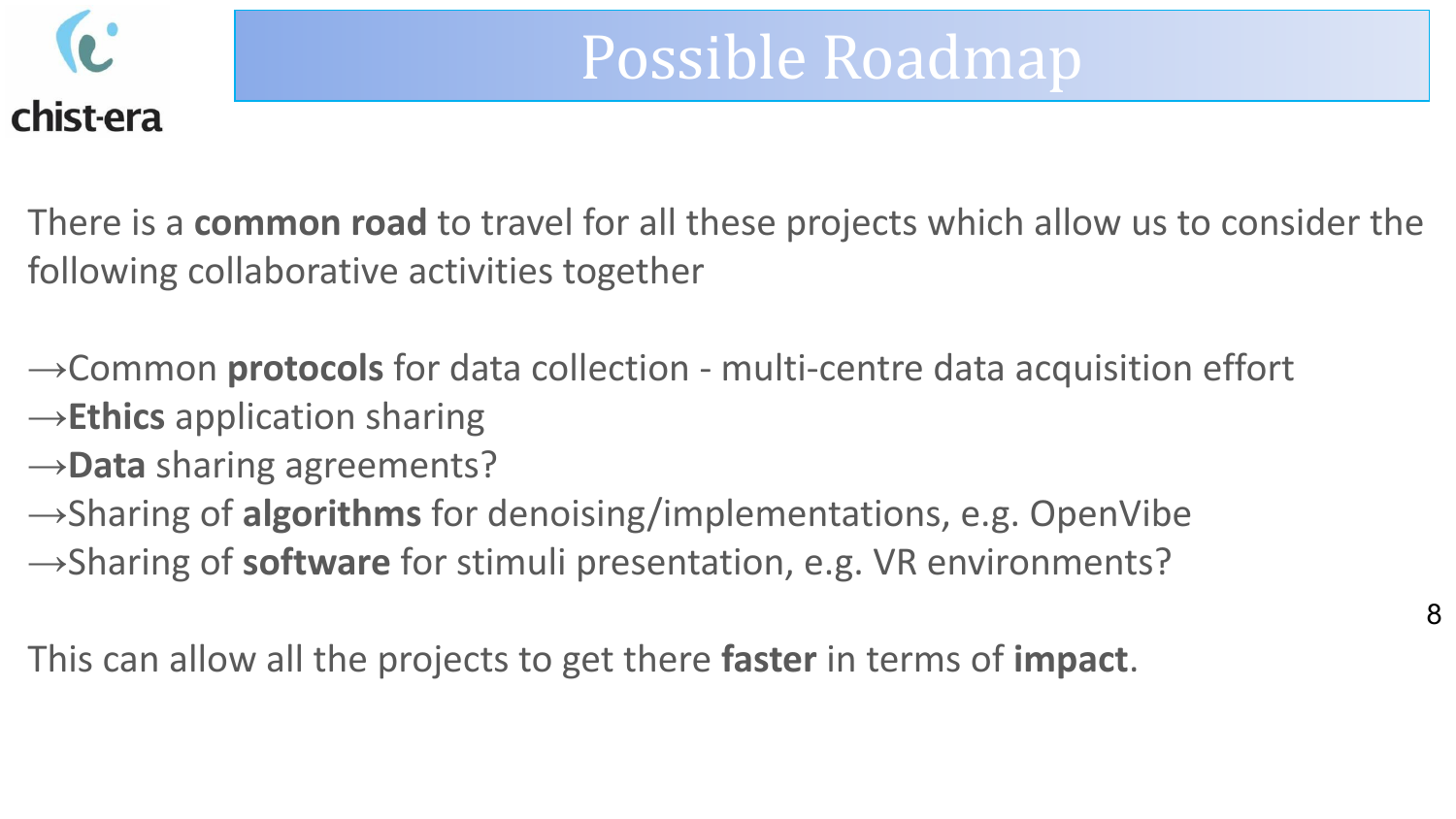

### Role of the CHIST-ERA Support

(Too early to say)

Delays:

- $\rightarrow$  Between EU notification and national procedures
- $\rightarrow$  Between official final (national) notification and project start  $\rightarrow$  Recruitment issues

Some lack of flexibility in setting a common starting date  $\rightarrow$  Different national agencies put different constraints

Support for (coordinated) recruitment/hiring might be valuable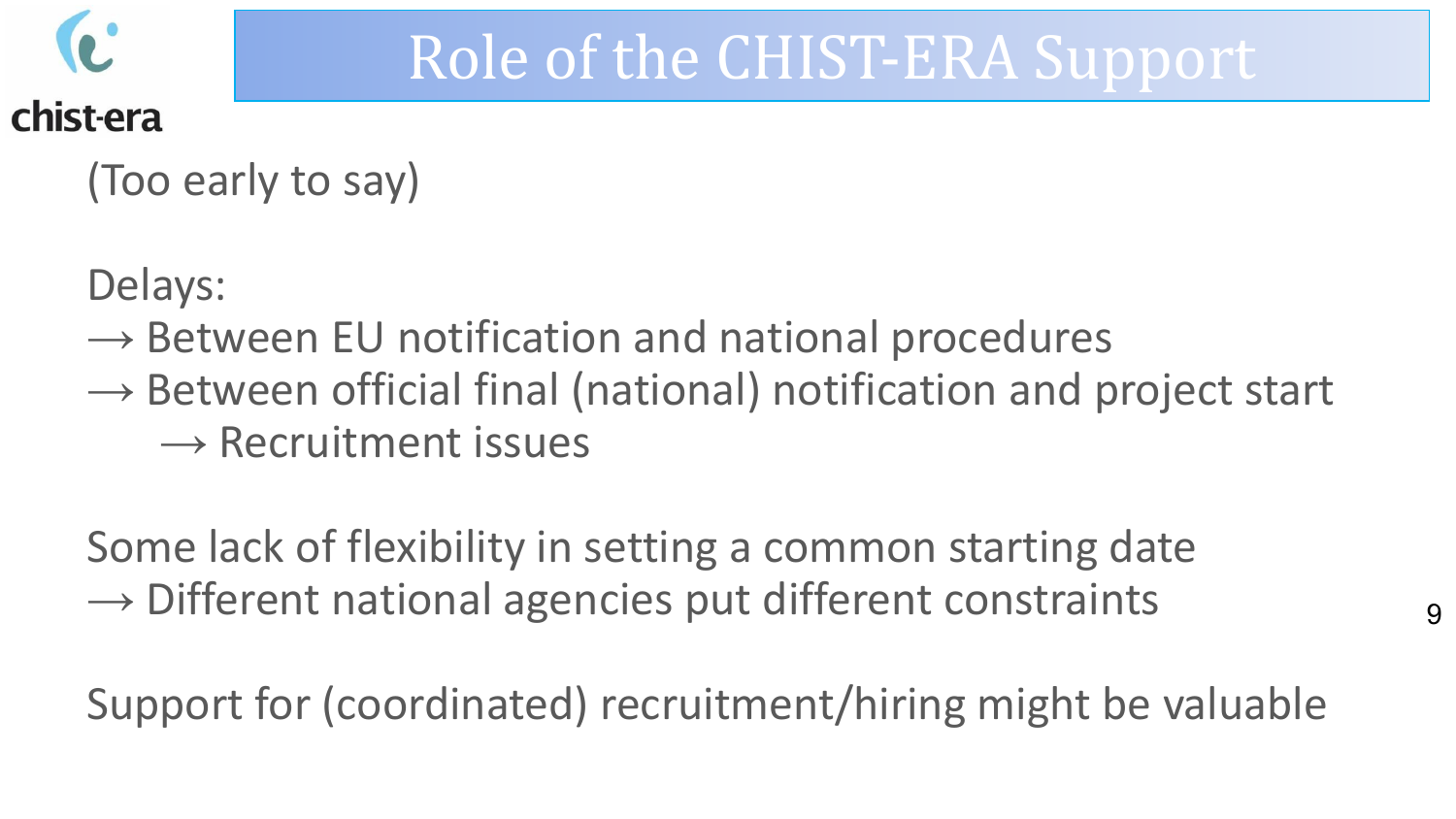

### Responsible Research & Innovation

We have *aspirations and documented intentions* based on our proposals

- **Gender**  $\leftarrow$  trying but difficult
- **Open Science**: We all have Open Science Coordinators and some of us commit to open source and open access
- **Education and Public Engagement**: School visits, makers fairs, social media
- **Ethics**: Important and we will arrange as part of a workshop on this across the four proposals
- **Governance**: We have responsibilities so adopting formal processes around data protection, courses, data protection impact assessments.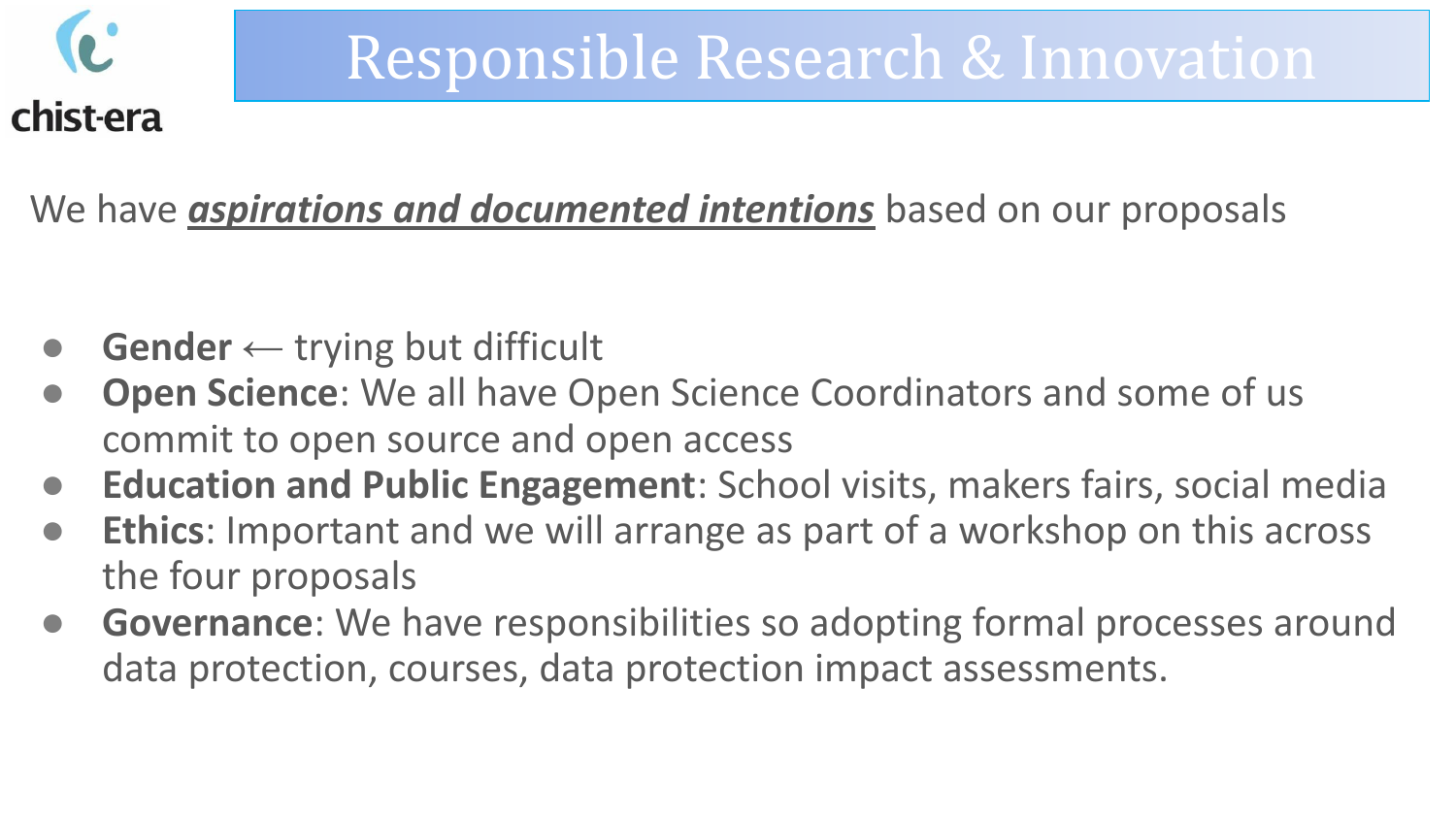

### No actual challenges so far

**Open Science practices** within the projects  $\rightarrow$ DMP, publications in OA, open data sharing, data repositories used, etc.

### **Gold/green publishing**

 $\rightarrow$ Ensure that publications in high quality outlets

**Obstacles** to cope with good OS practices.  $\rightarrow$ GDPR is potentially a challenge - DPIA can be challenging if DPU are unfamiliar with brain signal data

**Costs** of implementing the OS practices (when relevant).  $\rightarrow$ Institutional agreements with publishers (IEEE/ACM/Elsevier) help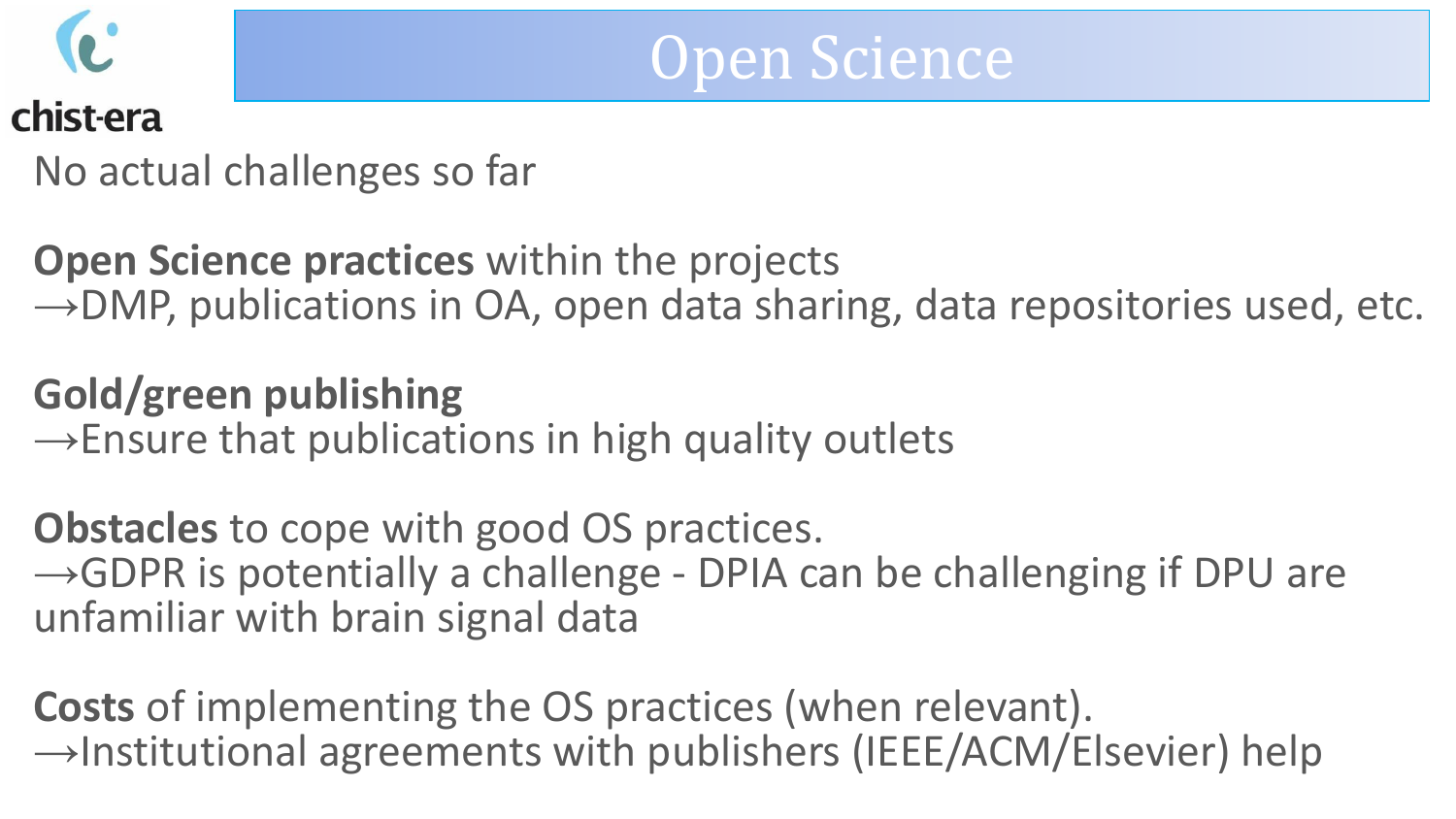

chist-era

**Biggest challenges linked to research results exploitation & licensing/intellectual property rights - None so far**

**Steps taken to commercialize (or exploit in another way) a technology - points in common within your topic - None so far**

**Any tension felt between technology transfer and OS? None so far**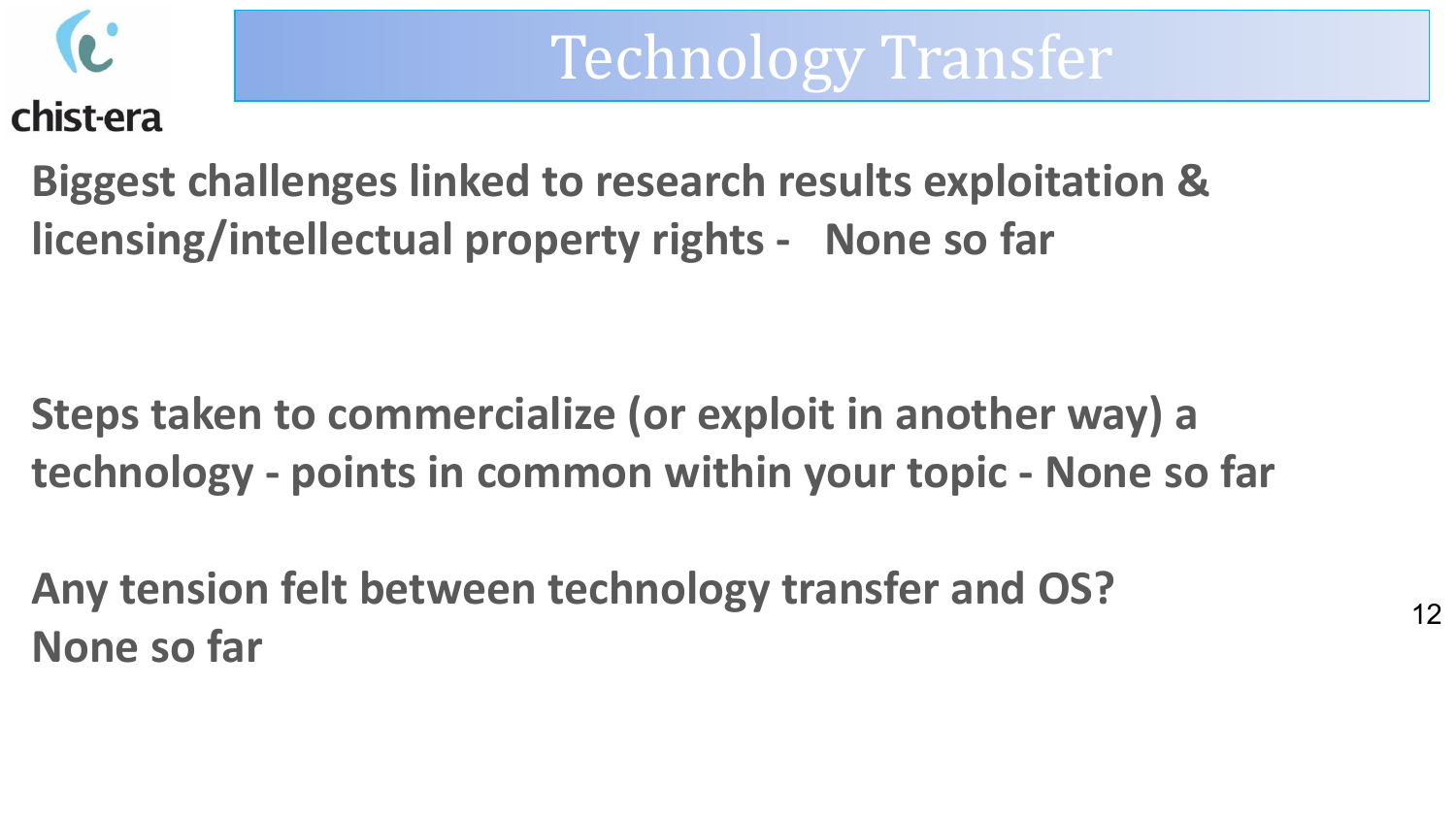

- **Inadequate financing**  varies according to country
- **Skills shortages**  yes, recruitment challenges
- **Regulation that hinders innovation**  European MDR potentially
- **Intellectual property right issues** None so far
- **Traditional value chains less keen to innovate**  VR is very topical so many companies seeking an edge/something new
- **Incompatibility between parts of systems (lack of standards)**  Not so much
- **Mismatch between market needs and the solution**  Too early to